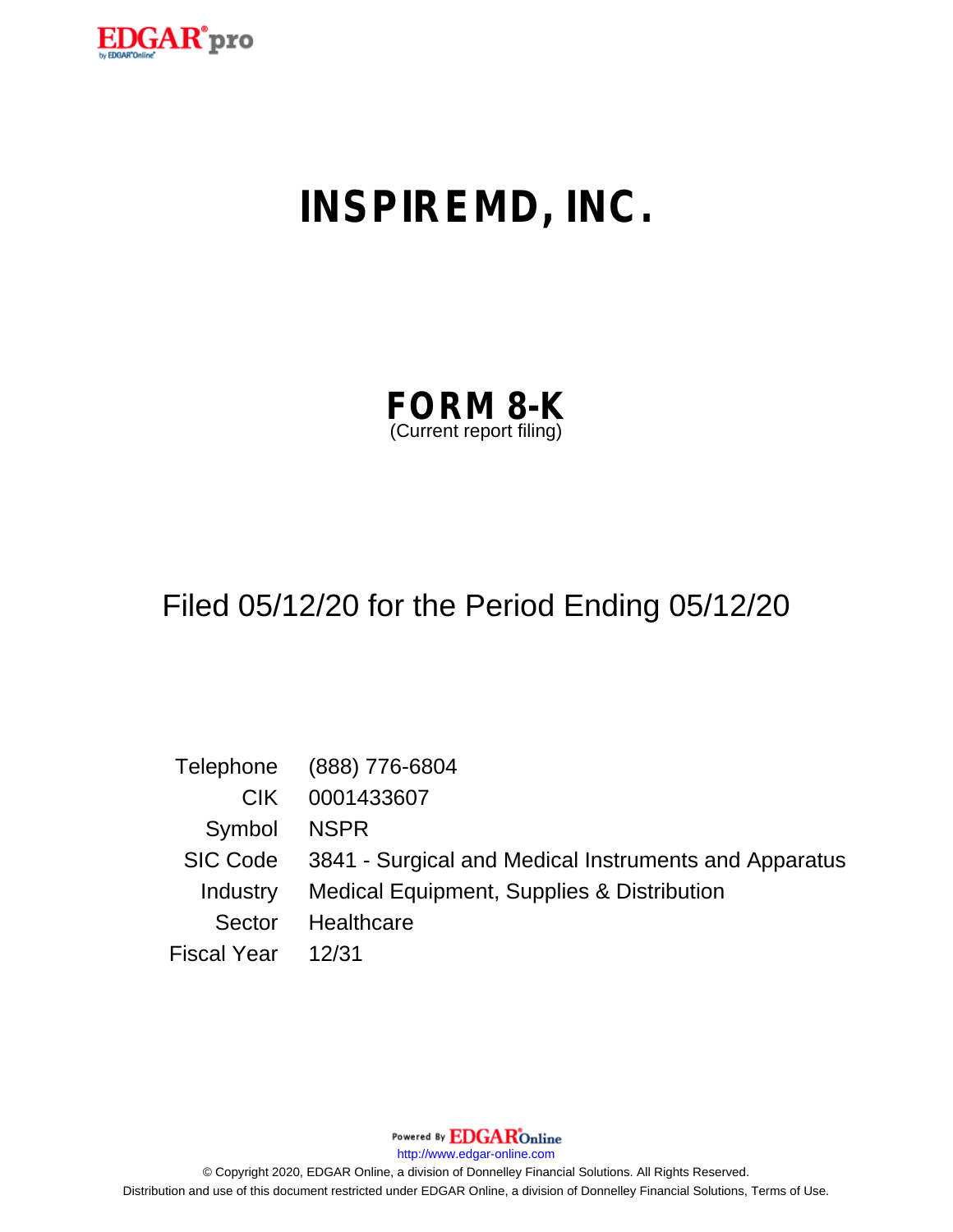## **UNITED STATES SECURITIES AND EXCHANGE COMMISSION**

**Washington, D.C. 20549**

## **FORM 8-K**

#### **CURRENT REPORT**

**Pursuant to Section 13 or 15(d) of the Securities Exchange Act of 1934**

**Date of Report (Date of earliest event reported):** May 12, 2020

### **InspireMD, Inc.**

(Exact name of registrant as specified in its charter)

(State or other jurisdiction of incorporation)

(Commission File Number)

**Delaware 001-35731 26-2123838** (IRS Employer Identification No.)

**4 Menorat Hamaor St. Tel Aviv, Israel 6744832**

(Address of principal executive offices) (Zip Code)

**(888) 776-6804**

(Registrant's telephone number, including area code)

**N/A**

(Former Name or former address, if changed since last report)

Check the appropriate box below if the Form 8-K filing is intended to simultaneously satisfy the filing obligation of the registrant under any of the following provisions:

[ ] Written communications pursuant to Rule 425 under the Securities Act (17 CFR 230.425)

[ ] Soliciting material pursuant to Rule 14a-12 under the Exchange Act (17 CFR 240.14a-12)

[ ] Pre-commencement communications pursuant to Rule 14d-2(b) under the Exchange Act (17 CFR 240.14d-2(b))

[ ] Pre-commencement communications pursuant to Rule 13e-4(c) under the Exchange Act (17 CFR 240.13e-4(c))

Securities registered pursuant to Section 12(b) of the Act:

|                                                              |                   | Name of exchange on which |
|--------------------------------------------------------------|-------------------|---------------------------|
| Title of each class                                          | Trading Symbol(s) | registered                |
| Common Stock, par value \$0,0001 per share                   | NSPR              | NYSE American             |
| Warrants, exercisable for one share of Common Stock          | NSPR.WS           | NYSE American             |
| Series B Warrants, exercisable for one share of Common Stock | NSPR.WSB          | NYSE American             |

Indicate by check mark whether the registrant is an emerging growth company as defined in Rule 405 of the Securities Act of 1933 (§230.405 of this chapter) or Rule 12b-2 of the Securities Exchange Act of 1934 (§240.12b-2 of this chapter).

Emerging growth company [ ]

If an emerging growth company, indicate by check mark if the registrant has elected not to use the extended transition period for complying with any new or revised financial accounting standards provided pursuant to Section 13(a) of the Exchange Act. [ ]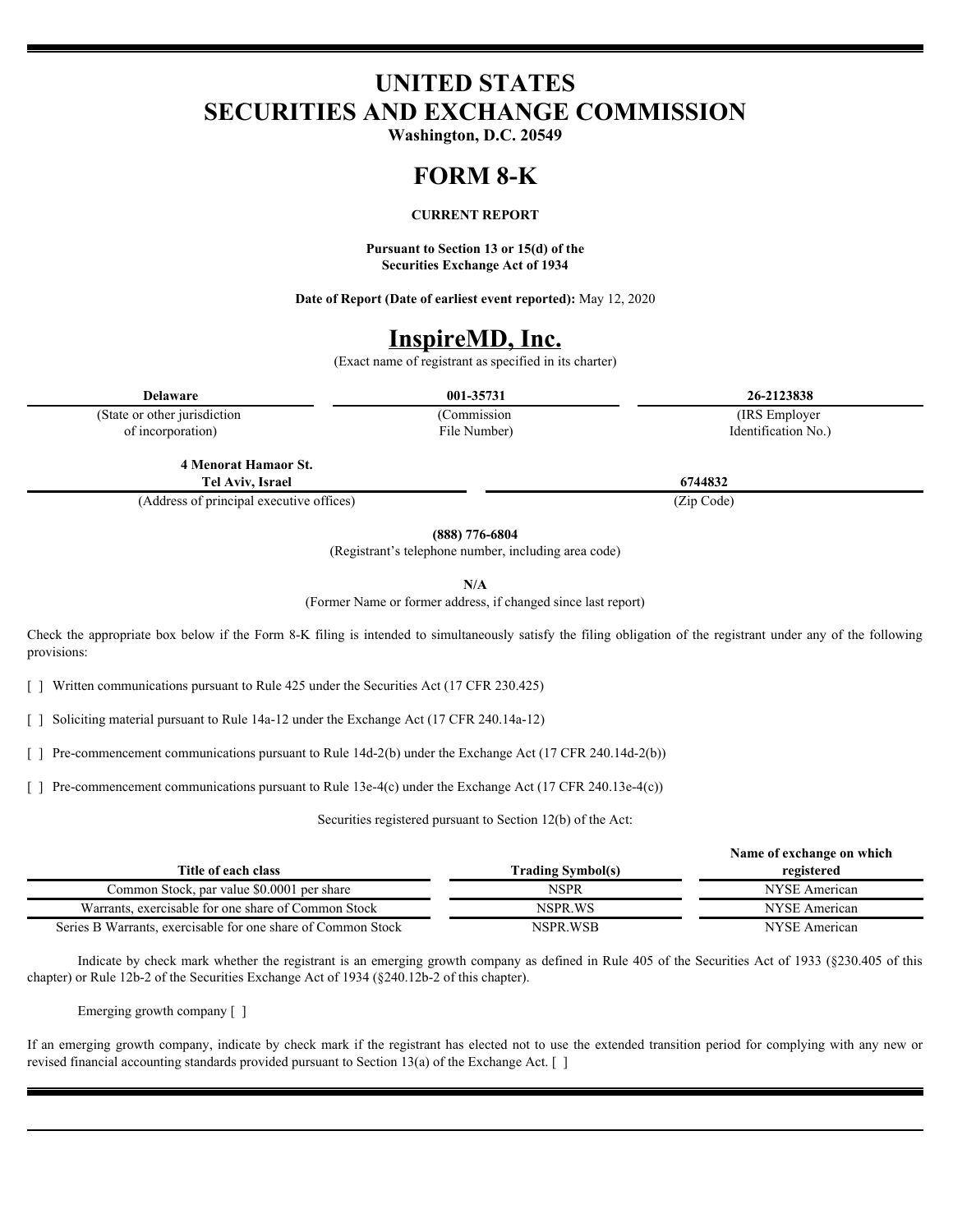#### **Item 2.02 Results of Operations and Financial Condition.**

On May 12, 2020, InspireMD, Inc. issued a press release announcing its financial and operating results and recent highlights for the first quarter ended March 31, 2020. A copy of this press release is attached hereto as Exhibit 99.1 and is incorporated herein by reference.

In accordance with General Instruction B.2 of Form 8-K, the information in this Current Report on Form 8-K that is furnished pursuant to this Item 2.02 shall not be deemed to be "filed" for the purposes of Section 18 of the Securities Exchange Act of 1934, as amended (the "Exchange Act"), or otherwise subject to the liabilities of that section, and shall not be incorporated by reference into any registration statement or other document filed under the Securities Act of 1933, as amended, or the Exchange Act, except as shall be expressly set forth by specific reference in such filing.

#### **Item 9.01 Financial Statements and Exhibits.**

(d) Exhibits

| <b>Exhibit</b> |                                                                              |
|----------------|------------------------------------------------------------------------------|
| <b>Number</b>  | <b>Description</b>                                                           |
| 99.1           | Press release, dated May 12, 2020 (furnished herewith pursuant to Item 2.02) |

-2-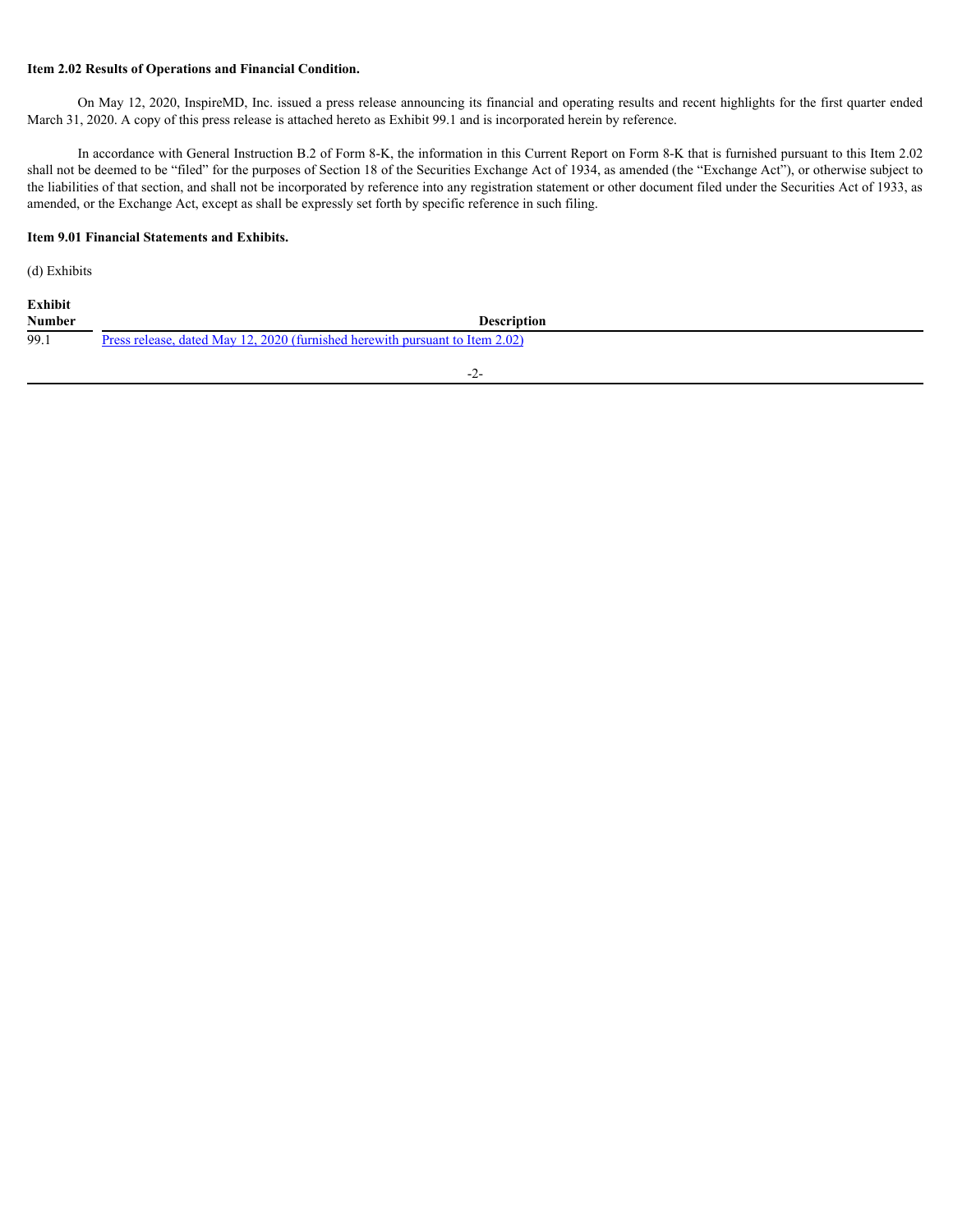#### **SIGNATURES**

Pursuant to the requirements of the Securities Exchange Act of 1934, as amended, the registrant has duly caused this report to be signed on its behalf by the undersigned hereunto duly authorized.

#### **InspireMD, Inc.**

Date: May 12, 2020 **By:** */s/ Craig Shore* By: */s/ Craig Shore* Name: Craig Shore Title: Chief Financial Officer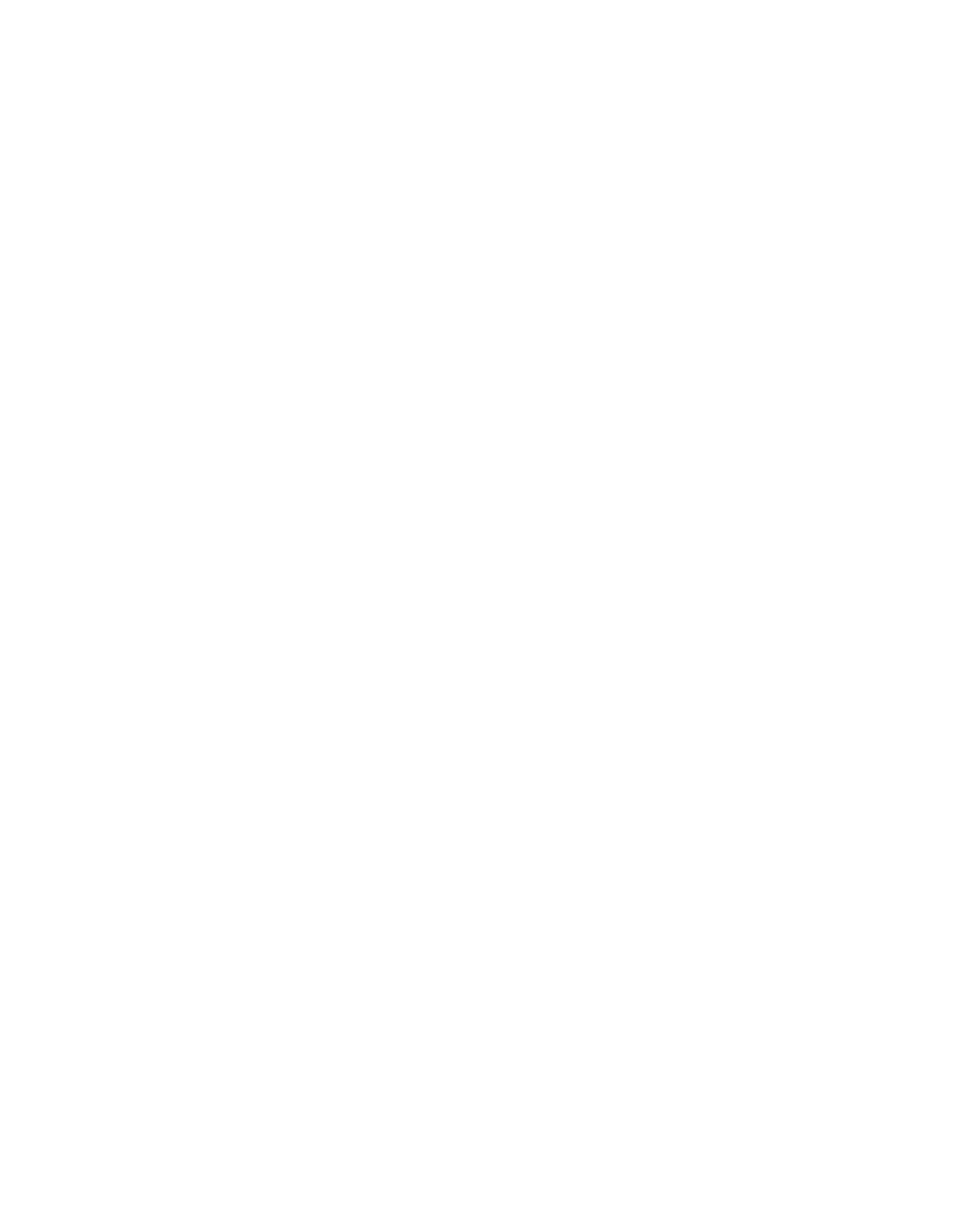

#### **InspireMD Announces First Quarter 2020 Financial Results**

*First quarter revenue growth driven by continued strong uptake of the CGuard*™ *Embolic Prevention System (EPS) in the company's major markets*

*Management to host investor conference call today, May 12, at 8:30am ET*

Tel Aviv, Israel— May 12, 2020 – InspireMD, Inc. (NYSE American: NSPR), developer of the CGuard™ Embolic Prevention System (EPS) for the prevention of stroke caused by the treatment of Carotid Artery Disease (CAD), today announced financial and operating results for the first quarter ended March 31, 2020.

First Quarter 2020 and recent highlights:

- Generated CGuard™ EPS revenue of \$971,000, an increase of 158.2% compared to \$376,000 in the first quarter of 2019, when the company's previous third-party sterilizer equipment failures caused a significant interruption in sterilized product supply for the majority of the first quarter.
- For the third consecutive year, company was chosen to demonstrate a successful live clinical case transmission featuring CGuard™ EPS at the Leipzig Interventional Course (LINC) 2020 that showcased CGuard's ease-of-use and exceptional patient safety features
- Completed all additional bench testing requested by FDA in support of the company's pending IDE application, which the company expects to re-file in May 2020
- Continued to advance plans to broaden the company's product portfolio with procedural protection devices based on its reverse flow technology as well as develop new indications for the CGuard EPS with MicroNet.

<span id="page-5-0"></span>**THE ONE COVID-19 particles** on the operator of the operator of the operator of the operator in the system of the operator of the operator of the operator of the operator of the operator of the operator of the operator of procedure volumes, including carotid artery disease treatments," stated Marvin Slosman, Chief Executive Officer of InspireMD. "However, these procedures must ultimately occur to save lives, and we stand ready with our support and supply infrastructure to quickly fulfill the needs of physicians and their patients as a more normalized healthcare environment reemerges."

"I am more enthusiastic than ever about the potential of CGuard EPS – and its novel MicroNet® technology - to fundamentally disrupt the current standard of care **in spireMD Annunnees First Quarter 2020 Financial Revalue<br>
First quarter reveals good forced by the reduced store (continued stress produced store) sphot of**  $\phi$ **C Consid<sup>4</sup> Endolco Preservison<br>
11 Aviv, Lend — May 12, 20** opportunities in Brazil, France, the Asia/Pacific region and, of course, the United States. Longer-term, I believe we can establish another pillar of growth by further exploiting our reverse flow technology in a procedural protection device and to expand our product pipeline with CGuard with MicroNet into new high-value indications.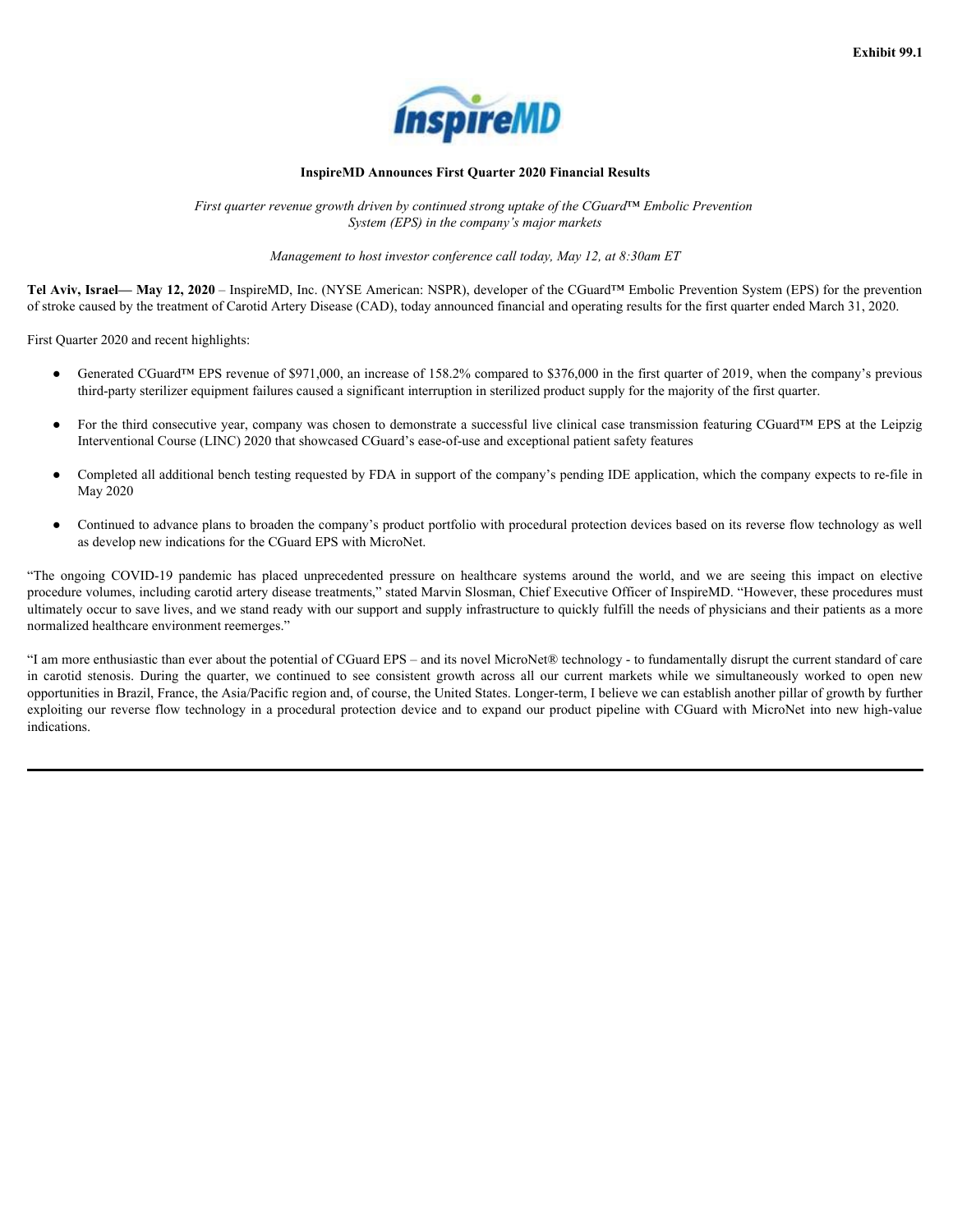"During these highly challenging and uncertain times, I am buoyed by our team's ability to maintain these essential growth drivers in light of the changes we have concluded Mr. Slosman.

#### **Financial Results**

"During these highly challenging and uncertain times, I am buoyed by our team's ability to maintain these essential growth drivers in light of the changes we have made in order to operate safely and effectively. This is a For the three months ended March 31, 2020, revenue increased by \$619,000, or 149.2%, to \$1,034,000, from \$415,000 during the three months ended March 31, 2019. This increase was predominantly driven by a 158.2% increase in sales volume of CGuard EPS from \$376,000 during the three months ended March 31, 2019, to \$971,000 during the three months ended March 31, 2020, mainly due to the company's previous third-party sterilizer equipment failures which caused a significant interruption in sterilized product supply for the majority of the first quarter 2019 as well as the company's continued focus in expanding revenue base in the company's major markets. In addition, MGuard Prime EPS sales increased from \$39,000 during the three months ended March 31, 2019, to \$63,000 during the three months ended March 31, 2020, due to the delayed shipments of sterilized products during the three months ended March 31, 2019, as mentioned above. The company's gross profit for the quarter ended March 31, 2020 was \$295,000, compared to a gross loss of \$73,000 for the same period in 2019. This increase in gross profit was primarily driven by a higher volume of sales of CGuard EPS less the related material and labor costs and a decrease in write-offs of inventory during the three months ended March 31, 2020 due to the same sterilization issue mentioned above. Gross margin increased to 28.5% in the first quarter of 2020 from (17.6%) for the same period in 2019.

Total operating expenses for the quarter ended March 31, 2020 were \$2,316,000, a decrease of 24.2% compared to \$3,057,000 for the same period in 2019. This decrease was primarily due to a reduction of \$328,000 in clinical expenses associated with CGuard EPS, mainly related to the IDE approval process, a decrease of \$354,000 due to settlement expenses made to a former service provider pursuant to a settlement agreement during the three months ended March 31, 2019, which did not occur during the three months ended on March 31, 2020 as well as \$59,000 of miscellaneous expense reductions.

Financial income for the quarter ended March 31, 2020 was \$43,000 compared to financial expenses of \$77,000 for the same period in 2019. This increase in income of \$120,000 was predominately due to changes in exchange rates. Net loss for the fourth quarter of 2020 totaled \$1,978,000, or \$0.43 per basic and diluted share, compared to a net loss of \$3,207,000, or \$3.82 per basic and diluted share, for the same period in 2019.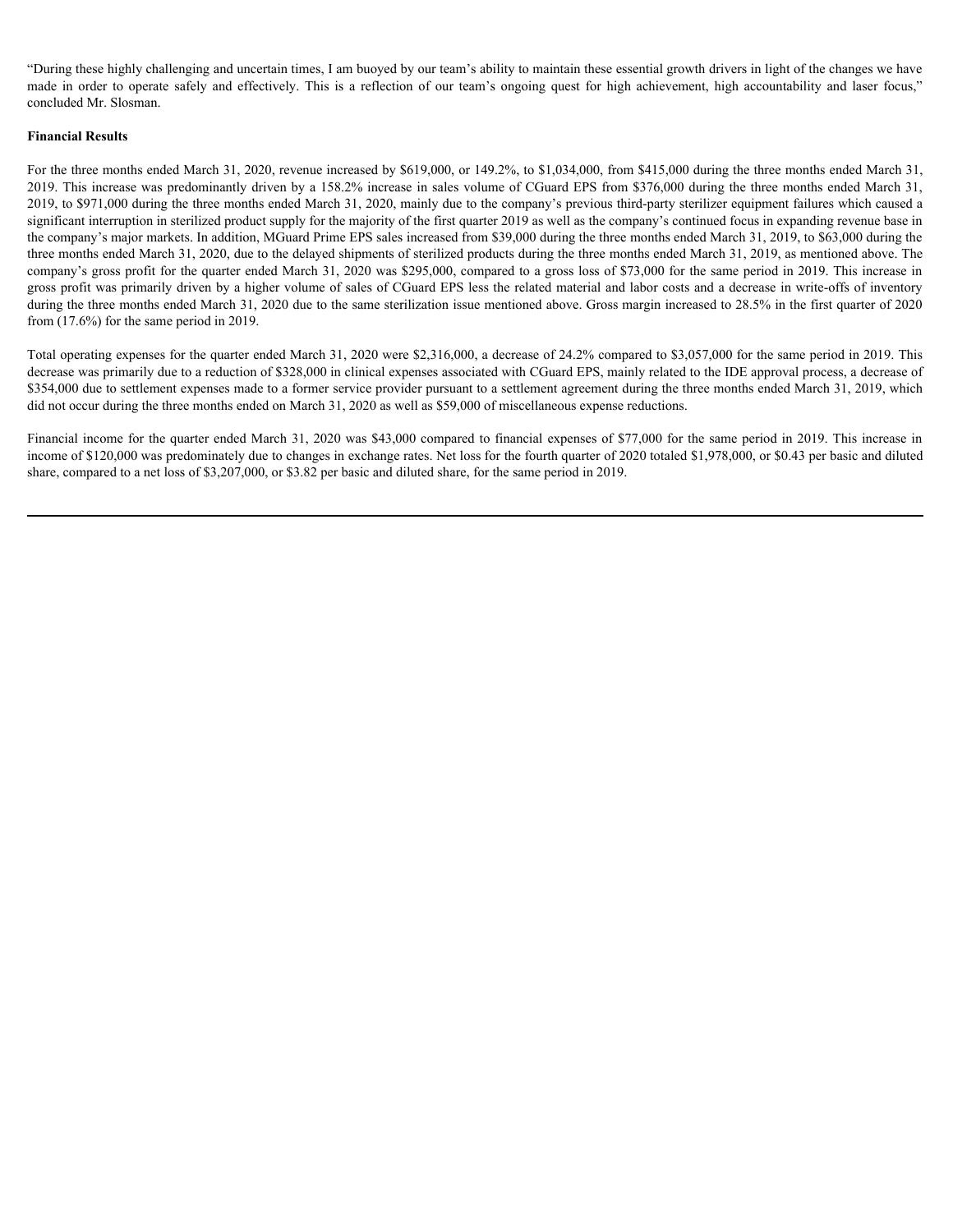As of March 31, 2020, cash and cash equivalents were \$3,141,000, compared to \$5,514,000 at December 31, 2019.

#### **Conference Call and Webcast Details**

The conference call will be available via telephone by dialing toll free 877-451-6152 for U.S. callers, or +1 201-389-0879 for international callers, and referencing conference ID 13703268. To access the webcast, please go to the following link: http://public.viavid.com/index.php?id=139696. The webcast will be archived on the Company's website.

#### **About InspireMD, Inc.**

InspireMD seeks to utilize its proprietary MicroNet® technology to make its products the industry standard for Carotid Stenting by providing outstanding acute results and durable stroke free long-term outcomes.

InspireMD's common stock is quoted on the NYSE American under the ticker symbol NSPR and certain warrants are quoted on the NYSE American under the ticker symbol NSPR.WS and NSPR.WSB.

#### **Forward-looking Statements**

As of Murch 31, 2020, cash and cash equivalents were \$3.141,000, compared to \$5.514,000 at December 31, 2019.<br> **Conference Call and Webcast Details**<br>
The conference call will be available via telephone by dialing toll fre As of March 31, 2020, cash and cash equivalents were \$3,141,000, compared to \$5,514,000 at December 31, 2019.<br>
Conference Call and Webcast Details<br>
The conference Call and Webcast Details<br>
The conference Call and Webcast As of March 31, 3020, cash and eath equivalents were \$3,141,000, compared to \$5.514,000 at December 31, 2019.<br>
Conference Call and Webcast Derails<br>
The conference call will be available via telephone by dialing oil fire 3 Company's control, and cannot be predicted or quantified and consequently, actual results may differ materially from those expressed or implied by such forwardlooking statements. Such risks and uncertainties include, without limitation, risks and uncertainties associated with (i) market acceptance of our existing and new products, (ii) negative clinical trial results or lengthy product delays in key markets, (iii) an inability to secure regulatory approvals for the sale of our products, (iv) intense competition in the medical device industry from much larger, multinational companies, (v) product liability claims, (vi) product malfunctions, (vii) our limited manufacturing capabilities and reliance on subcontractors for assistance, (viii) insufficient or inadequate reimbursement by governmental and other third As of March 31, 2020, cash and other equivalents were \$3,141,000, compared to \$5.514,000 at December 51, 2019.<br> **Conference Call and Webcast Potentials** variation is plating to the following link: http://platinc.org/12013 successful, (x) legislative or regulatory reform of the healthcare system in both the U.S. and foreign jurisdictions, including the transition to the new European Medical Devices Regulation, (xi) our reliance on single suppliers for certain product components, (xii) the fact that we will need to raise additional capital to meet our business requirements in the future and that such capital raising may be costly, dilutive or difficult to obtain and (xiii) the fact that we conduct business in As of Morek 31, 2020, coals and cask equivalents were \$5.141,000, compared to \$5.514,000 at December, 2012).<br>
One conference Call and Website Details<br>
inconference Call and Website Details<br>
inconference Call and Website i compliance with foreign laws and political and economic instability and public health crisis in each jurisdiction. More detailed information about the Company and the risk factors that may affect the realization of forward looking statements is set forth in the Company's filings with the Securities and Exchange Commission (SEC), including the Company's Annual Report on Form 10-K and its Quarterly Reports on Form 10-Q. Investors and security holders are urged to read these The conference of 10 Will be studied via telephone by dialing to 11 os 87-451 of 1.2 for 125 cdlx, or +1 20:1389-0879 for international enthreme.<br>The conference call was the website, plane go the following link, http://pa statements as a result of new information, future events or otherwise.

#### **Investor Contacts:**

Craig Shore Chief Financial Officer InspireMD, Inc. 888-776-6804 craigs@inspiremd.com

Jeremy Feffer LifeSci Advisors, LLC 212-915-2568 jeremy@lifesciadvisors.com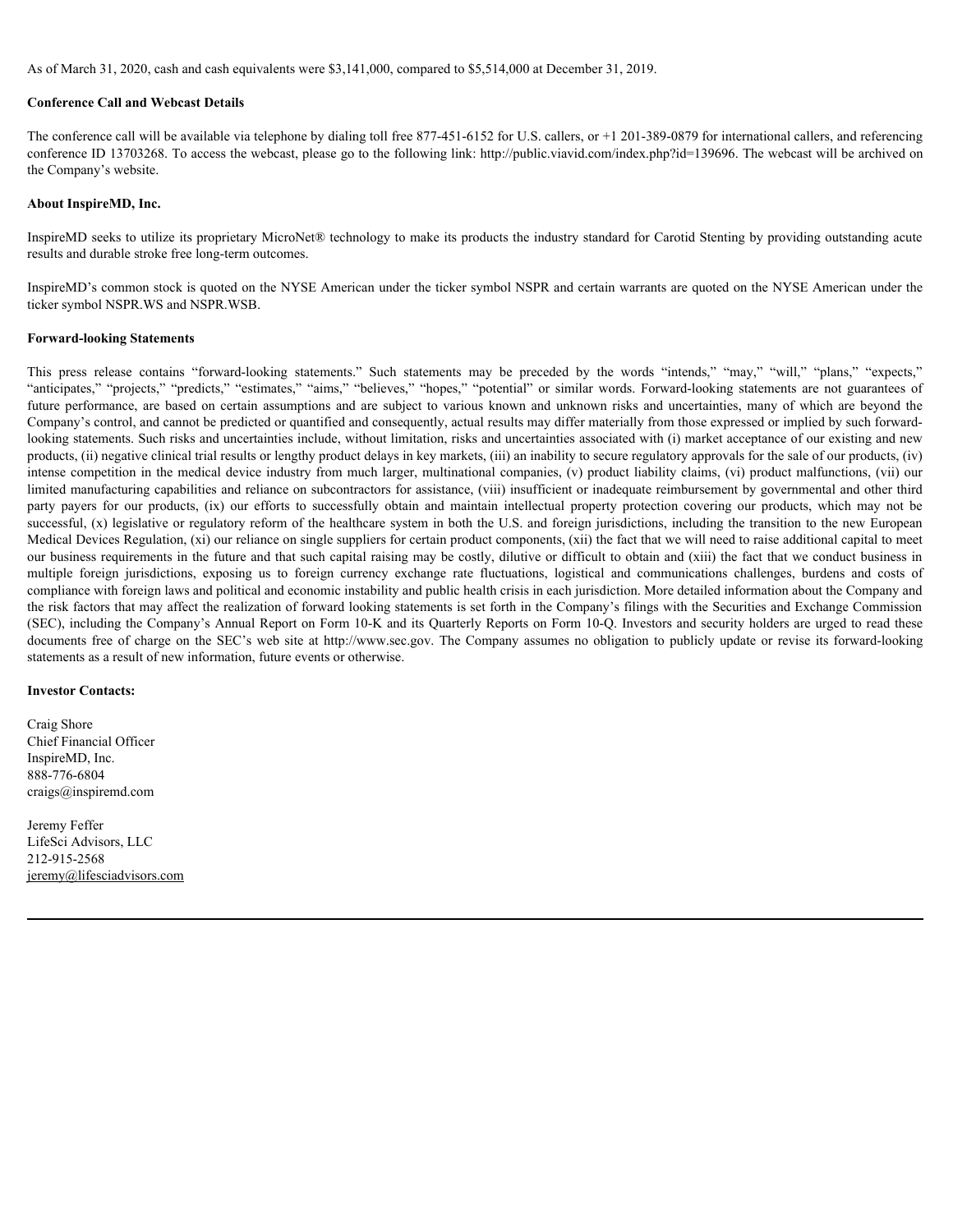#### **CONSOLIDATED STATEMENTS OF OPERATIONS(1)**

(U.S. dollars in thousands, except per share data)

|                                                                                                               | Three months ended<br>March 31, |           |              |         |
|---------------------------------------------------------------------------------------------------------------|---------------------------------|-----------|--------------|---------|
|                                                                                                               | 2020                            |           |              | 2019    |
|                                                                                                               |                                 |           |              |         |
| <b>Revenues</b>                                                                                               | <sup>\$</sup>                   | 1,034     | $\mathbb{S}$ | 415     |
| Cost of revenues                                                                                              |                                 | 739       |              | 488     |
| <b>Gross Profit (Loss)</b>                                                                                    |                                 | 295       |              | (73)    |
| Operating Expenses:                                                                                           |                                 |           |              |         |
| Research and development                                                                                      |                                 | 523       |              | 1,125   |
| Selling and marketing                                                                                         |                                 | 624       |              | 634     |
| General and administrative                                                                                    |                                 | 1,169     |              | 1,298   |
| Total operating expenses                                                                                      |                                 | 2,316     |              | 3,057   |
| Loss from operations                                                                                          |                                 | (2,021)   |              | (3,130) |
| Financial expenses (Income)                                                                                   |                                 | (43)      |              | 77      |
| <b>Net Loss</b>                                                                                               |                                 | (1,978)   | $\mathbb{S}$ | (3,207) |
| Net loss per share - basic and diluted                                                                        | <sup>\$</sup>                   | (0.43)    | \$           | (3.82)  |
| Weighted average number of shares of common stock used in computing net loss per share -<br>basic and diluted |                                 | 4,623,034 |              | 839,533 |
|                                                                                                               |                                 |           |              |         |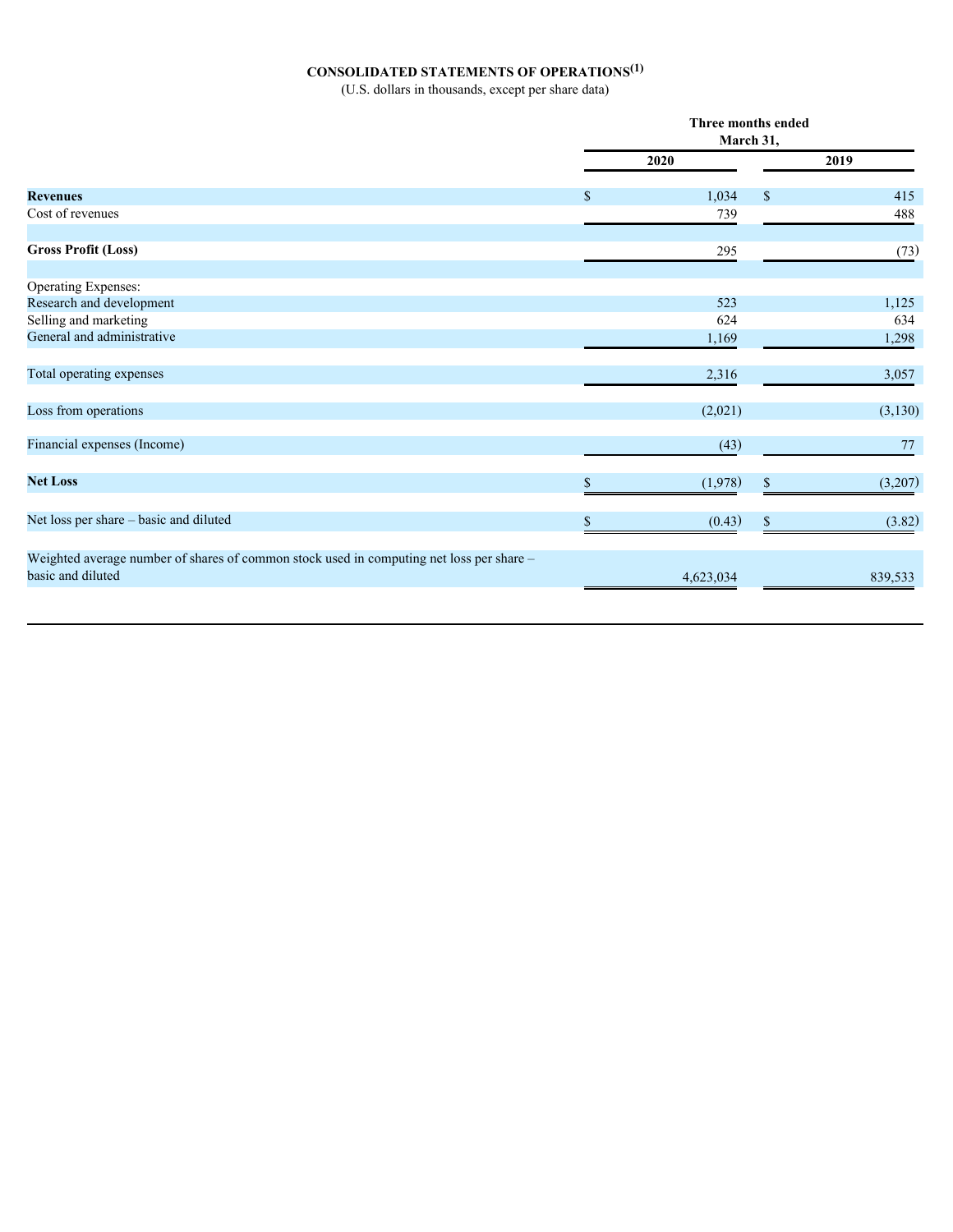## **CONSOLIDATED BALANCE SHEETS(2)**

(U.S. dollars in thousands)

|                                                     |    | March 31,<br>2020 |    | December 31,<br>2019 |
|-----------------------------------------------------|----|-------------------|----|----------------------|
| <b>ASSETS</b>                                       |    |                   |    |                      |
| <b>Current Assets:</b>                              |    |                   |    |                      |
| Cash and cash equivalents                           | \$ | 3,141             | \$ | 5,514                |
| Accounts receivable:                                |    |                   |    |                      |
| Trade, net                                          |    | 856               |    | 823                  |
| Other                                               |    | 174               |    | 150                  |
| Prepaid expenses                                    |    | 63                |    | 87                   |
| Inventory                                           |    | 1,202             |    | 1,236                |
| <b>Total current assets</b>                         |    | 5,436             |    | 7,810                |
| Non-current assets:                                 |    |                   |    |                      |
| Property, plant and equipment, net                  |    | 496               |    | 547                  |
| Operating lease right of use assets                 |    | 864               |    | 937                  |
| Funds in respect of employee rights upon retirement |    | 589               |    | 586                  |
| <b>Total non-current assets</b>                     |    | 1,949             |    | 2,070                |
|                                                     |    |                   |    |                      |
| <b>Total assets</b>                                 |    | 7,385             |    | 9,880                |
|                                                     |    |                   |    |                      |